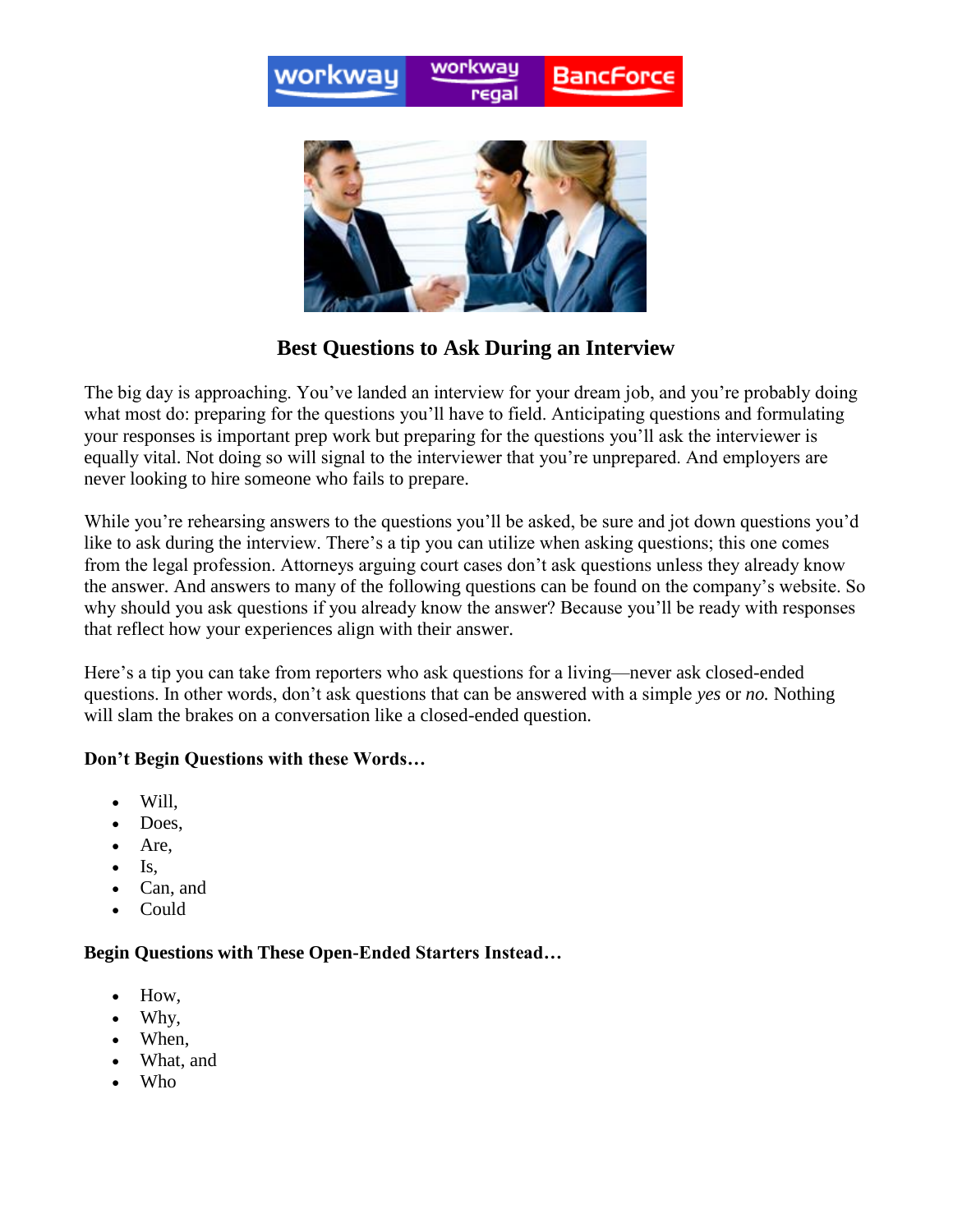Now that you know how to start your questions, the following are some of the best ones to ask when you're interviewing for a job.

### **What are some most important qualities that will help someone excel in this position?**

This is a great question that will uncover items not included in the job description. Their answer is one you'll want to refer to when composing that all-important thank you note. In the thank you note, be sure and re-iterate the interviewer's answer, then cite examples from your experiences that support these qualities.

#### **How will my success be judged?**

You're going to eventually want to know how the employer will evaluate your efforts. Ask it during the interview.

#### **What does this organization value the most?**

This question can usually be found by researching the company's website. When they answer the question, you'll be ready with positive examples of how you align with the company's values.

#### **What is the company culture like?**

The interviewer's response to this question should be pretty predictable if you've spent any time on their website. Look for answers to this question by visiting their job board. It should give you valuable insight into the company's culture.

## **Who are your top competitors? What do they do well? How are they lacking?**

Make sure you study up on the company's competitors. Check out their press releases and you'll better understand their product set and how they position themselves in the marketplace.

## **Why do you like working for this organization?**

While research won't uncover the answer to this question, it takes the interview to a more personal level. People like to talk about themselves, and this one will get them talking.

## **How do I stack up against others who are applying for this position?**

This question can be uncomfortable for many, but isn't this an answer you're dying to uncover? Also, it portrays confidence, which all employers like. It's a question that subtly says, "I know I'm the best, I just want to hear it from you."

This might sound like a lot of work but preparing questions and doing research ahead of time will pay off. You'd be surprised how many of your competitors won't put the time in.

As mentioned earlier, always follow-up the interview with a thank you note. Use the interviewer's answers to formulate it. State their answers, and then cite examples that reflect how your prior experience aligns with their responses. Using concrete examples is always best. If they value team players, mention the award you received for your superior collaborative skills.

Workway places qualified job-seekers in direct hire, temp-to-hire and temporary positions in a variety of fields, both regionally to nationally. To find out more about our open positions, contact Workway today.